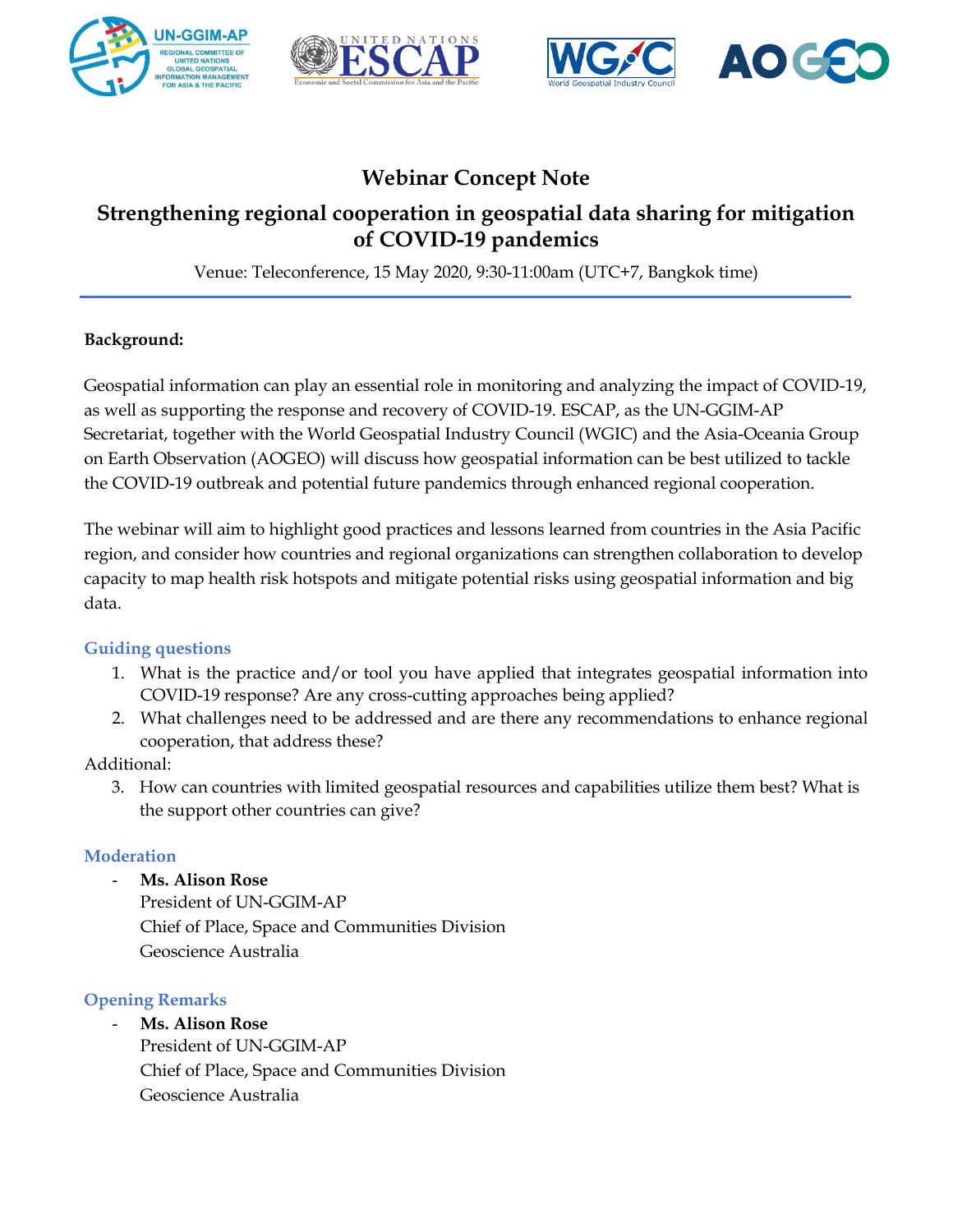#### - **Ms. Tiziana Bonapace**

Secretariat of UN-GGIM-AP Director, ICT and Disaster Risk Reduction Division, United Nations Economic and Social Commission for Asia and the Pacifc (ESCAP)

#### **Panellists**

#### **1. Dr. David Hudson**

Asia Oceania Group on Earth Observations (AOGEO) Co-Chair Senior Advisor Earth Observation Geoscience Australia

#### **2. Mr. Zhang Shibai**

Deputy Division Chief, Department of International Cooperation (Department of Maritime Rights and Interests) Ministry of Natural Resources of People's Republic of China

*On behalf of* **Dr. Wang Qian** Vice-President UN-GGIM-AP Deputy Director General, Department of International Cooperation Ministry of Natural Resources of People's Republic of China

#### **3. Mr. Fujimura Hidenori**

UN-GGIM Working Group on Geospatial Information and Services for Disasters Executive Officer for Geospatial Information Policy Geospatial Information Authority of Japan

*On behalf of* **Mr. Oki Shoichi** Vice-President UN-GGIM-AP Director-General of Geodetic Department Geospatial Information Authority of Japan

#### **4. Dr. Antonius B. Wijanarto**

Chair of UN-GGIM-AP Working Group on Integrating Geospatial Information and Statistics Deputy Head for Thematic Geospatial Information Geospatial Information Agency of Indonesia

#### **5. Mr. Sanjay Kumar**

Secretary General & CEO of the World Geospatial Industry Council (WGIC) CEO of Geospatial Media and Communications